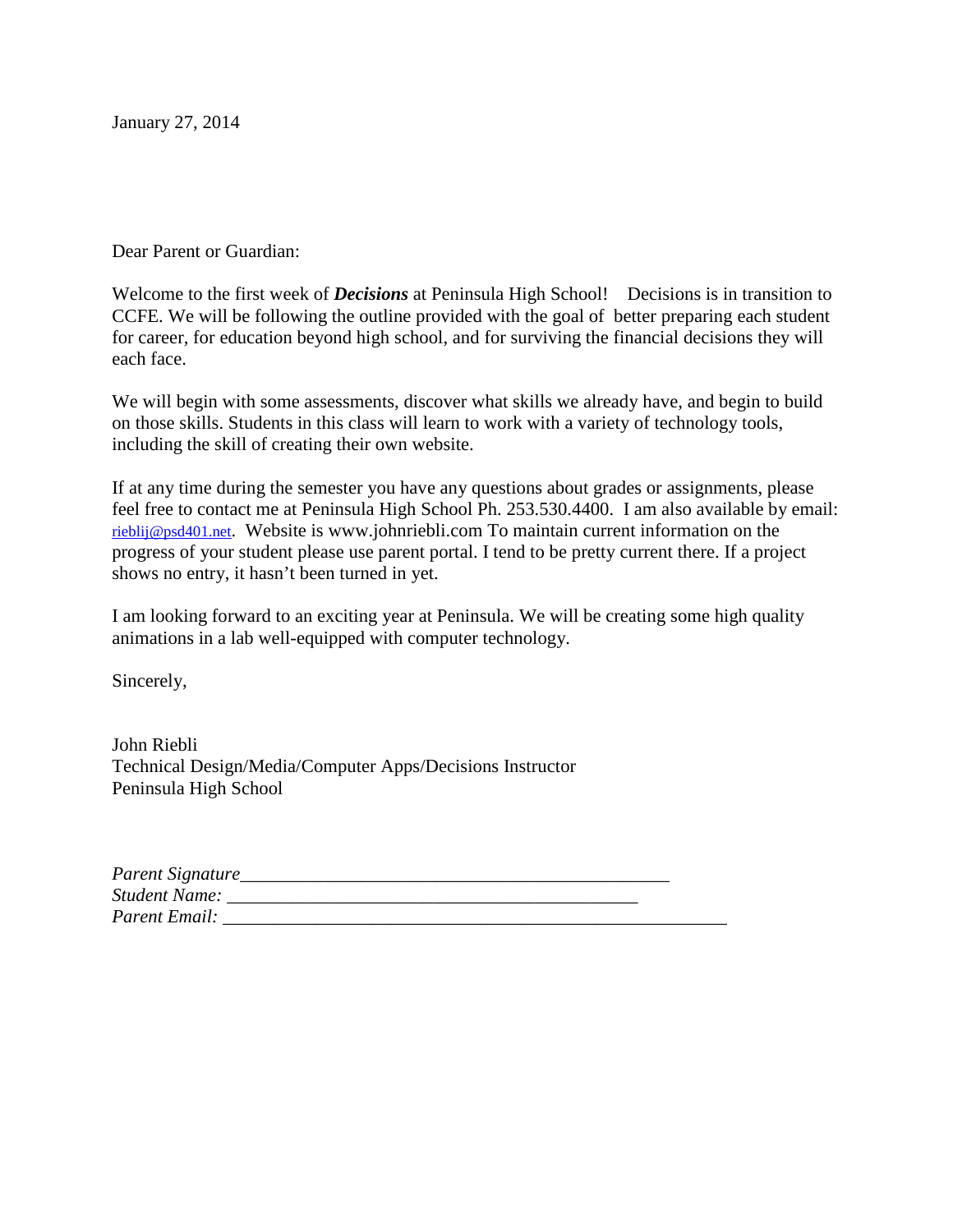# Peninsula High School

Career and Technical Education Department "Pleasure in the job puts perfection in the work." -Aristotle

## **Careers, College, and Financial Exploration**  CCFE or "C-CORE." **Mr. John Riebli; Room 625 (253) 530-4556 Email: rieblij@psd401.net**

#### **Course Description**

The Plan Ahead course prepares  $10^{th}$  and  $11^{th}$  graders to succeed in high school and to set goals for postsecondary education and careers. It exposes students to a range of potential careers and helps them develop the skills, the attitudes and the behaviors they will need as they embark upon their lives as young adults.

This course employs an inquiry-based approach, in which students learn by solving realworld problems that are relevant to their lives and that require the development of such key  $21<sup>st</sup>$ century skills as critical and analytical thinking, collaboration, and the proficient use of technology. A wide range of literacy strategies re used throughout the course.

This course emphasizes the development of an individual portfolio for each student. The portfolio includes personal reflection and career-oriented documents that can be useful to the student in future years. The portfolio project can be completed even if students have limited access to computers, but ideally it should be created and stored digitally.

#### **Course goals**

After taking this course, students will be able to:

- Describe themselves in terms of their personal characteristics, values, interests and strengths.
- Display understanding of the importance of social responsibility.
- Identify career pathways that match their interests, strengths and values.
- Develop a preliminary college and career portfolio, which includes a high school action plan that meets graduation requirements as well as a career options plan.
- Set short-term and long-term education and career goals.
- Apply problem-solving strategies to a variety of relevant career and live scenarios.
- Demonstrate proficiency in conducting online research.
- Understand the components of successful applications and interviews in preparation for college and career.
- Demonstrate financial literacy by analyzing personal spending and creating budgets.
- Describe workplace etiquette, responsibilities and ethical behavior.
- Use technology to research and create projects and presentations.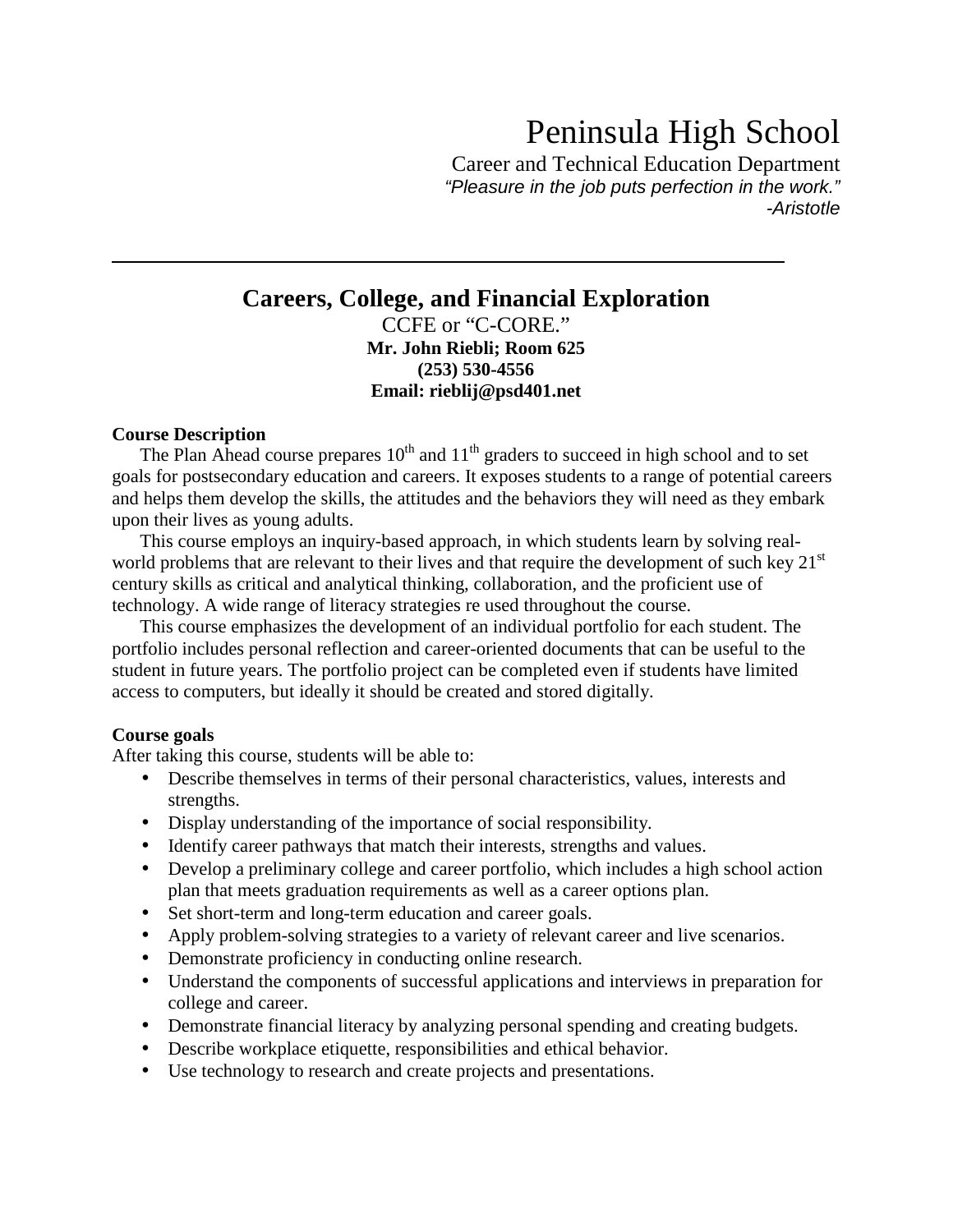## **Course units**

- Unit 1 -- Getting started: Classroom ground rules and expectations, time management, personal reflection.
- Unit 2 -- Exploring my future: Personality, interest and skill assessments, career exploration, community service, academic course planning.
- Unit 3 -- Preparing for my future/career preparation: Post-secondary options, development of employment materials, interviewing skills and strategies.
- Unit 4 -- Financial literacy: Consumer rights and protections, financial services, investing, budgeting, financial aid and scholarships, adult responsibilities.
- Unit 5 -- Putting it all together: Development of the career portfolio.

## **Culminating Project: Career Portfolio**

## **Grading Criteria:**

| <b>Class professionalism: Attendance</b><br>and conduct* | 25% |
|----------------------------------------------------------|-----|
| <b>Career Portfolio Process, tests,</b><br>quizzes       | 25% |
| <b>Consumer education and daily</b><br>assignments       | 25% |
| <b>Career Research and Exploration</b><br><b>Process</b> | 25% |

#### **Class professionalism**

Because this is a career and technical education class, a strong emphasis will be placed on professional skills and work habits. At a span of about 20 days, students will have 20 available points. Deductions of points will occur for such offenses as (but not limited to) unexcused absences (5), unauthorized food/drink in class (3), tardies (3), communications infractions such as vulgarity or unauthorized use of cell phones/I-Pods (4-20), failure to remember computer password or bring required school supplies (2), excessive use of bathroom privileges (1), excessive talking (1), and other activities deemed unprofessional.

#### **Classroom Attendance Policy**

Being in class and being part of the lesson is an important part of student success. In order to support student learning and high expectations, I have instituted an attendance policy for this course.

The maximum number of absences allowed for this class is ten. This includes excused and unexcused absences. Once a student reaches five absences in this class, the teacher will notify the student in person they are reaching the maximum allowed for this class. When the tenth absence is reached, notification will be sent home informing parents that the student has been placed on academic probation, and may be in jeopardy of losing credit for this class. A mandatory hearing with the dean of students or an administrator will then determine whether or not the student will receive credit for this course.

\* Absences due to school related events, i.e., field trips, music contests/performances, athletic contests, etc…will be excluded from this attendance policy.